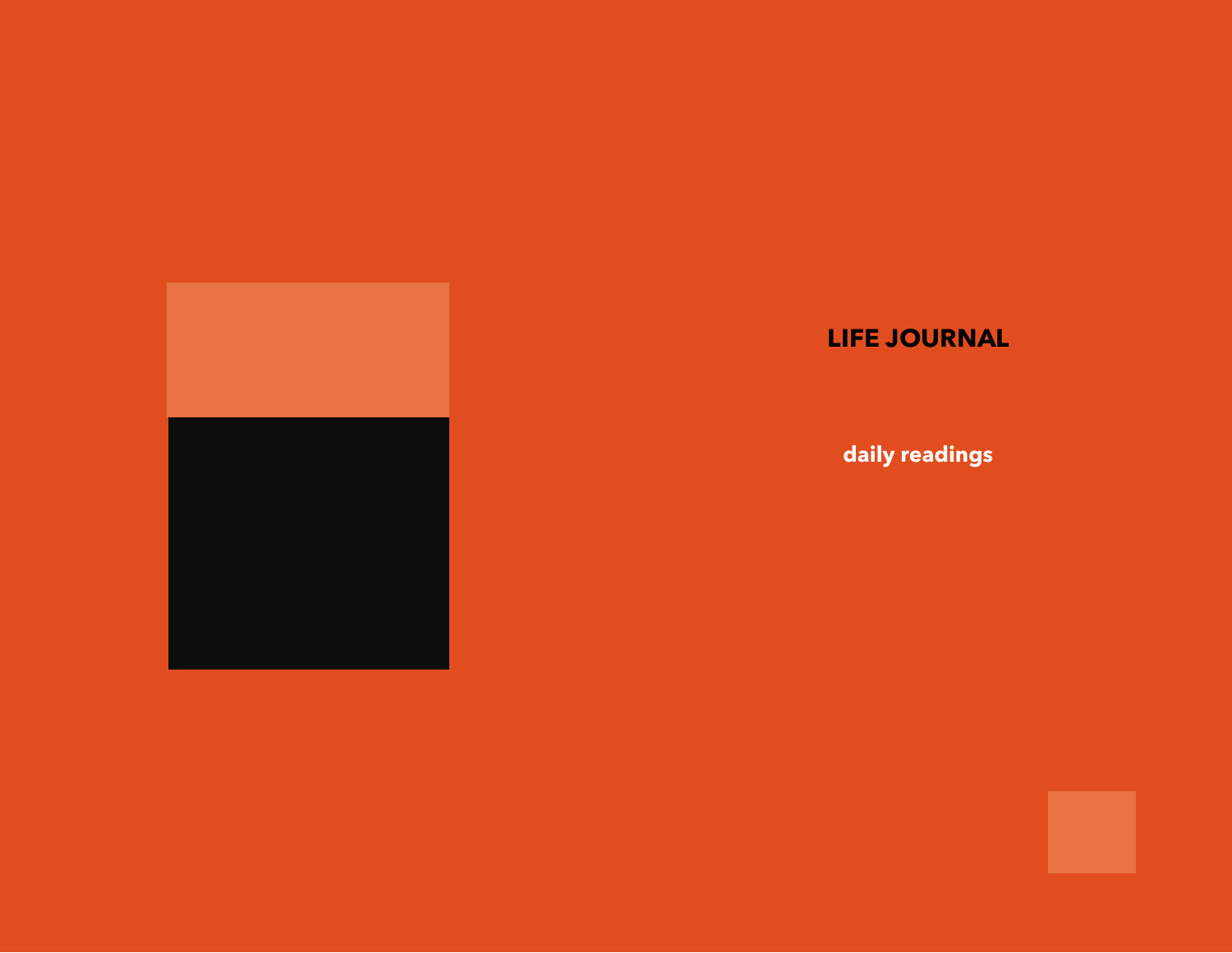| jan             | Life of Christ<br>(Gospels) | Poetry<br>& Wisdom | Acts, Epistles<br>& Revelation | OT<br>History | feb             | The Life of Christ<br>(Gospels) | Poetry<br>& Wisdom | Acts, Epistles<br>& Revelation | OT<br>History |
|-----------------|-----------------------------|--------------------|--------------------------------|---------------|-----------------|---------------------------------|--------------------|--------------------------------|---------------|
| $\mathbf{1}$    | Mt 1:1-17                   | Ps <sub>1</sub>    | Ac 1:1-11                      | Gen 1-2       | $\mathbf{1}$    | Mt 10:26-33                     | Ps 24              | Ac 15:30-41                    | Ex 1-2        |
| $\mathbf{2}$    | Mt 1:18-25                  | Ps <sub>2</sub>    | Ac 1:12-26                     | Gen 3-4       | $\mathbf{2}$    | Mt 10:34-42                     | Ps 25:1-10         | Ac 16:1-15                     | Ex 3-4        |
| $\mathbf{3}$    | Mt 2:1-12                   | Ps <sub>3</sub>    | Ac 2:1-21                      | Gen 5-6       | $\mathbf{3}$    | Mt 11:1-19                      | Ps 25:11-22        | Ac 16:16-40                    | Ex 5-6        |
| 4               | Mt 2:13-23                  | Ps 4               | Ac 2:22-47                     | Gen 7-8       | 4               | Mt 11:20-30                     | Ps 26              | Ac 17:1-15                     | Ex 7-9        |
| 5 <sub>1</sub>  | Mt 3:1-12                   | Ps <sub>5</sub>    | Ac 3                           | Gen 9-10      | 5.              | Mt 12:1-14                      | Ps 27:1-6          | Ac 17:16-34                    | Ex 10-12      |
| $\epsilon$      | Mt 3:13-17                  | Ps 6               | Ac 4:1-12                      | Gen 11        | 6               | Mt 12:15-32                     | Ps 27:7-14         | Ac 18:1-17                     | Ex 13-14      |
| $\mathbf{z}$    | Mt 4:1-11                   | Ps 7:1-5           | Ac 4:13-22                     | Gen 12        | $\overline{ }$  | Mt 12:33-42                     | Ps 28              | Ac 18:18-28                    | Ex 15-16      |
| 8               | Mt 4:12-17                  | Ps 7:6-17          | Ac 4:23-37                     | Gen 13        | 8               | Mt 12:43-50                     | Ps 29              | Ac 19:1-22                     | Ex 17-18      |
| 9               | Mt 4:18-25                  | Ps <sub>8</sub>    | Ac 5:1-16                      | Gen 14-15     | 9               | Mt 13:1-23                      | Ps 30              | Ac 19:23-41                    | Ex 19-20      |
| 10 <sub>1</sub> | Mt 5:1-12                   | Ps 9:1-12          | Ac 5:17-42                     | Gen 16-17     | 10              | Mt 13:24-43                     | Ps 31:1-8          | Ac 20:1-12                     | Ex 21-22      |
| 11              | Mt 5:13-20                  | Ps 9:13-20         | Ac 6                           | Gen 18-19     | 11              | Mt 13:44-58                     | Ps 31:9-24         | Ac 20:13-38                    | Ex 23-24      |
| 12 <sub>2</sub> | Mt 5:21-26                  | Ps 10:1-11         | Ac 7:1-38                      | Gen 20-21     | 12 <sub>2</sub> | Mt 14:1-12                      | Ps 32              | Ac 21:1-26                     | Ex 25-26      |
| 13              | Mt 5:27-32                  | Ps 10:12-18        | Ac 7:39-60                     | Gen 22        | 13              | Mt 14:13-21                     | Ps 33:1-17         | Ac 21:27-40                    | Ex 27-28      |
| 14              | Mt 5:33-42                  | Ps 11              | Ac 8:1-25                      | Gen 23        | 14              | Mt 14:22-36                     | Ps 33:18-22        | Ac 22:1-21                     | Ex 29-30      |
| 15              | Mt 5:43-48                  | Ps 12              | Acts 8:26-40                   | Gen 24        | 15              | Mt 15:1-20                      | Ps 34:1-10         | Ac 22:22-30                    | Ex 31-32      |
| 16              | Mt 6:1-4                    | Ps 13              | Acts 9:1-19                    | Gen 25-26     | 16              | Mt 15:21-39                     | Ps 34:11-22        | Ac 23:1-11                     | Ex 33-34      |
| 17 <sub>2</sub> | Mt 6:5-15                   | Ps 14              | Ac 9:20-31                     | Gen 27-28     | 17              | Mt 16:1-12                      | Ps 35:1-16         | Ac 23:12-35                    | Ex 35-36      |
| 18              | Mt 6:16-24                  | Ps 15              | Ac 9:32-43                     | Gen 29-30     | 18              | Mt 16:13-28                     | Ps 35:17-28        | Ac 24                          | Ex 37-38      |
| 19              | Mt 6:25-34                  | Ps 16              | Ac 10:1-23                     | Gen 31        | 19              | Mt 17:1-13                      | Ps 36              | Ac 25:1-12                     | Ex 39-40      |
| 20              | Mt 7:1-11                   | Ps 17:1-5          | Ac 10:24-48                    | Gen 32-33     | 20              | Mt 17:14-27                     | Ps 37:1-22         | Ac 25:13-27                    | Lev 1-4       |
| 21              | Mt 7:12-20                  | Ps 17:6-15         | Ac 11:1-18                     | Gen 34-35     | 21              | Mt 18:1-14                      | Ps 37:23-40        | Ac 26:1-18                     | Lev 5-7       |
| 22              | Mt 7:21-29                  | Ps 18:1-24         | Ac 11:19-30                    | Gen 36        | 22              | Mt 18:15-35                     | Ps 38              | Ac 26:19-32                    | Lev 8-10      |
| 23              | Mt 8:1-13                   | Ps 18:25-29        | Ac 12                          | Gen 37-38     | 23              | Mt 19:1-15                      | Ps 39              | Ac 27:1-12                     | Lev 11-13     |
| 24              | Mt 8:14-22                  | Ps 18:30-50        | Ac 13:1-12                     | Gen 39-40     | 24              | Mt 19:16-30                     | Ps 40              | Ac 27:13-26                    | Lev 14-16     |
| 25              | Mt 8:23-34                  | Ps 19:1-6          | Ac 13:13-25                    | Gen 41        | 25              | Mt 20:1-16                      | Ps 41              | Ac 27:27-38                    | Lev 17-19     |
| 26              | Mt 9:1-8                    | Ps 19:7-14         | Ac 13:26-43                    | Gen 42-43     | 26              | Mt 20:17-34                     | Ps 42              | Ac 27:39-44                    | Lev 20-22     |
| 27              | Mt 9:9-17                   | Ps 20              | Ac 13:44-52                    | Gen 44-45     | 27              | Mt 21:1-11                      | Ps 43              | Ac 28:1-16                     | Lev 23-25     |
| 28              | Mt 9:18-26                  | Ps 21              | Ac 14:1-18                     | Gen 46-47     | 28              | Mt 21:12-22                     | Ps 44              | Ac 28:17-31                    | Lev 26-27     |
| 29              | Mt 9:27-38                  | Ps 22:1-11         | Ac 14:19-28                    | Gen 48        |                 |                                 |                    |                                |               |
| 30              | Mt 10:1-15                  | Ps 22:12-31        | Ac 15:1-12                     | Gen 49        |                 |                                 |                    |                                |               |
| 31              | Mt 10:16-25                 | Ps 23              | Ac 15:13-29                    | Gen 50        |                 |                                 |                    |                                |               |
|                 |                             |                    |                                |               |                 |                                 |                    |                                |               |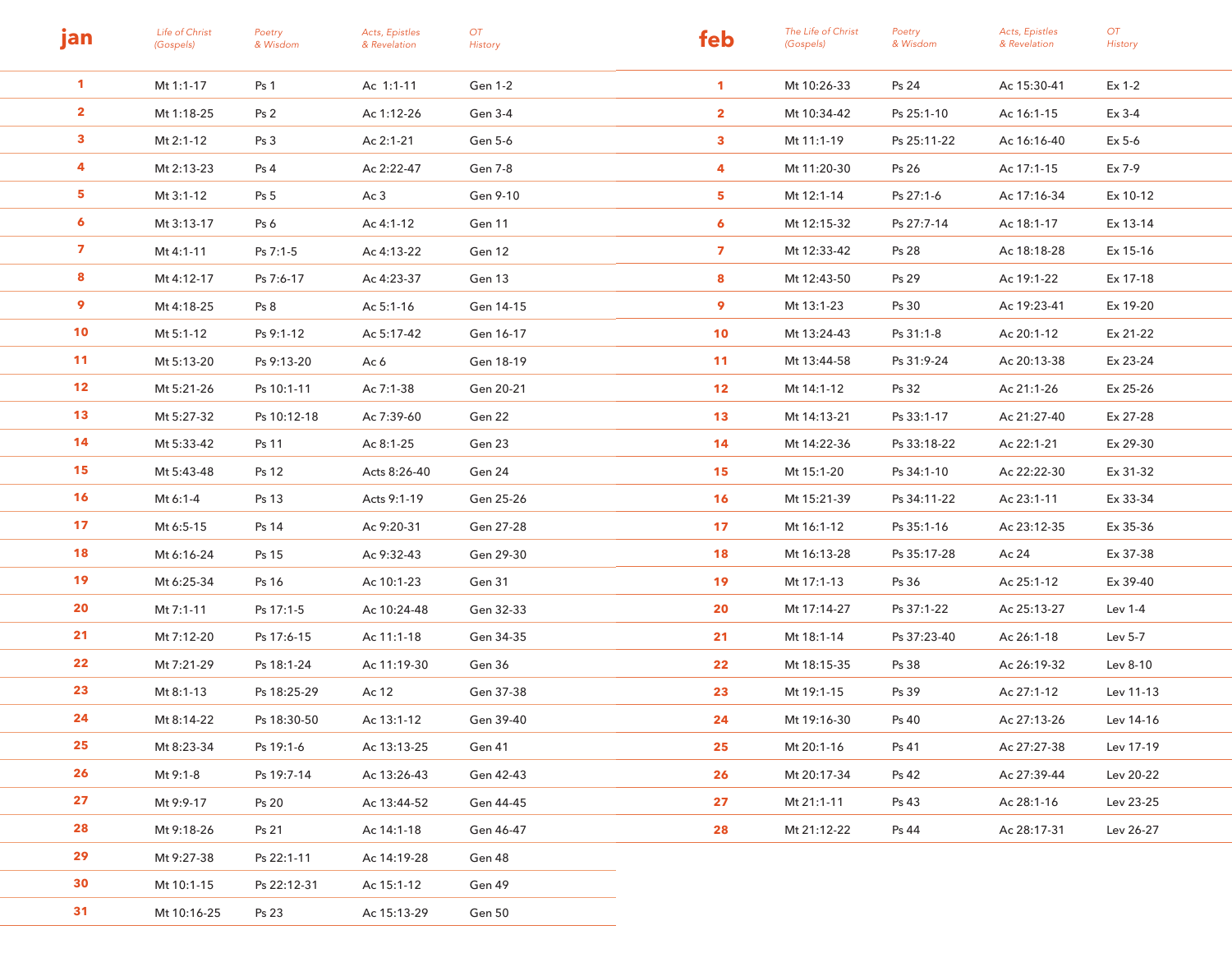| mar             | The Life of Christ<br>(Gospels) | Poetry<br>& Wisdom | Acts, Epistles<br>& Revelation | OT<br>History | apr             | The Life of Christ<br>(Gospels) | Poetry<br>& Wisdom | Acts, Epistles<br>& Revelation | OT<br><b>History</b> |
|-----------------|---------------------------------|--------------------|--------------------------------|---------------|-----------------|---------------------------------|--------------------|--------------------------------|----------------------|
| $\mathbf{1}$    | Mt 21:23-32                     | Ps 45              | Ro 1:1-17                      | Nu 1-2        | $\mathbf{1}$    | Mk 1:1-8                        | Ps 72:1-11         | 1Co 1:1-17                     | $Jos1-2$             |
| $\mathbf{2}$    | Mt 21:33-46                     | Ps 46              | Ro 1:18-32                     | Nu 3-4        | $\mathbf{2}$    | Mk 1:9-15                       | Ps 72:12-20        | 1Co 1:18-31                    | $Jos 3-4$            |
| $\mathbf{3}$    | Mt 22:1-14                      | Ps 47              | Ro 2:1-11                      | Nu 5-6        | 3               | Mk 1:16-20                      | Ps 73:1-17         | 1Co <sub>2</sub>               | Jos $5-6$            |
| 4               | Mt 22:15-22                     | Ps 48              | Ro 2:12-29                     | Nu 7-8        | 4               | Mk 1:21-34                      | Ps 73:18-28        | 1Co 3:1-9                      | Jos 7-8              |
| 5 <sub>5</sub>  | Mt 22:23-33                     | Ps 49              | Ro 3:1-20                      | Nu 9-10       | 5               | Mk 1:35-45                      | Ps 74:1-17         | 1Co 3:10-23                    | Jos 9-10             |
| 6               | Mt 22:34-46                     | Ps 50              | Ro 3:21-30                     | Nu 11-12      | 6               | Mk 2:1-12                       | Ps 74:18-23        | 1Co 4:1-7                      | Jos 11-12            |
| $\mathbf{7}$    | Mt 23:1-12                      | Ps 51              | Ro 4:1-12                      | Nu 13-14      | $\overline{z}$  | Mk 2:13-17                      | Ps 75              | 1Co 4:8-21                     | Jos 13-14            |
| 8               | Mt 23:13-24                     | Ps 52              | Ro 4:13-25                     | Nu 15-16      | 8               | Mk 2:18-28                      | Ps 76              | 1Co <sub>5</sub>               | Jos 15-16            |
| 9               | Mt 23:25-39                     | Ps 53              | Ro 5:1-11                      | Nu 17-18      | 9               | Mk 3:1-19                       | Ps 77              | 1Co 6:1-11                     | Jos 17-18            |
| 10 <sup>°</sup> | Mt 24:1-14                      | Ps 54              | Ro 5:12-21                     | Nu 19-20      | 10              | Mk 3:20-35                      | Ps 78:1-39         | 1Co 6:12-20                    | Jos 19-20            |
| 11              | Mt 24:15-28                     | Ps 55              | Ro 6:1-14                      | Nu 21-22      | 11              | Mk 4:1-20                       | Ps 78:40-72        | 1Co 7:1-16                     | Jos 21-22            |
| 12              | Mt 24:29-35                     | Ps 56              | Ro 6:15-23                     | Nu 23-24      | 12 <sub>2</sub> | Mk 4:21-34                      | Ps 79              | 1Co 7:17-40                    | Jos 23-24            |
| 13              | Mt 24:36-51                     | Ps 57              | Ro 7:1-12                      | Nu 25-26      | 13              | Mk 4:35-41                      | Ps 80              | 1Co <sub>8</sub>               | Jdg 1-2              |
| 14              | Mt 25:1-13                      | Ps 58              | Ro 7:13-25                     | Nu 27-28      | 14              | Mk 5:1-20                       | Ps 81              | 1Co 9:1-12                     | Jdg 3-4              |
| 15              | Mt 25:14-30                     | Ps 59              | Ro 8:1-17                      | Nu 29-30      | 15              | Mk 5:21-34                      | Ps 82              | 1Co 9:13-27                    | Jdg 5-6              |
| 16              | Mt 25:31-46                     | Ps 60              | Ro 8:18-39                     | Nu 31-32      | 16              | Mk 5:35-43                      | Ps 83              | 1Co 10:1-13                    | Jdg 7                |
| 17              | Mt 26:1-16                      | Ps 61              | Ro 9:1-18                      | Nu 33-34      | 17              | Mk 6:1-13                       | Ps 84              | 1Co 10:14-22                   | Jdg 8                |
| 18              | Mt 26:17-25                     | Ps 62              | Ro 9:19-33                     | Nu 35-36      | 18              | Mk 6:14-29                      | Ps 85              | 1Co 10:23-33                   | Jdg 9                |
| 19              | Mt 26:26-35                     | Ps 63              | Ro 10:1-13                     | Dt 1-3        | 19              | Mk 6:30-44                      | Ps 86              | 1Co 11:1-16                    | Jdg 10-11            |
| 20              | Mt 26:36-46                     | Ps 64              | Ro 10:14-21                    | Dt 4-5        | 20              | Mk 6:45-56                      | Ps 87              | 1Co 11:17-34                   | Jdg 12-13            |
| 21              | Mt 26:47-56                     | Ps 65              | Ro 11:1-24                     | Dt 6-8        | 21              | Mk 7:1-13                       | Ps 88              | 1Co 12:1-13                    | Jdg 14-15            |
| 22              | Mt 26:57-68                     | Ps 66:1-12         | Ro 11:25-36                    | Dt 9-12       | $22 \,$         | Mk 7:14-23                      | Ps 89:1-18         | 1Co 12:14-31                   | Jdg 16               |
| 23              | Mt 26:69-75                     | Ps 66:13-20        | Ro 12:1-8                      | Dt 13-17      | 23              | Mk 7:24-37                      | Ps 89:19-37        | 1Co 13                         | Jdg 17               |
| 24              | Mt 27:1-10                      | Ps 67              | Ro 12:9-21                     | Dt 18-21      | 24              | Mk 8:1-13                       | Ps 89:38-52        | 1Co 14:1-12                    | Jdg 18               |
| 25              | Mt 27:11-23                     | Ps 68:1-18         | Ro 13:1-7                      | Dt 22-23      | 25              | Mk 8:14-21                      | Ps 90              | 1Co 14:13-25                   | Jdg 19               |
| 26              | Mt 27:24-31                     | Ps 68:19-35        | Ro 13:8-14                     | Dt 24-25      | 26              | Mk 8:22-30                      | Ps 91:1-8          | 1Co 14:26-40                   | Jdg 20               |
| 27              | Mt 27:32-44                     | Ps 69:1-18         | Ro 14:1-12                     | Dt 26-27      | 27 <sub>2</sub> | Mk 8:31-38                      | Ps 91:9-16         | 1Co 15:1-11                    | Jdg 21               |
| 28              | Mt 27:45-56                     | Ps 69:19-36        | Ro 14:13-23                    | Dt 28-29      | 28              | Mk 9:1-13                       | Ps 92              | 1Co 15:12-34                   | Ru 1                 |
| 29              | Mt 27:57-66                     | Ps 70              | Ro 15:1-13                     | Dt 30-31      | 29              | Mk 9:14-29                      | Ps 93              | 1Co 15:35-58                   | Ru 2-3               |
| 30              | Mt 28:1-10                      | Ps 71:1-11         | Ro 15:14-33                    | Dt 32         | 30              | Mk 9:30-37                      | Ps 94              | 1Co 16                         | Ru 4                 |
| 31              | Mt 28:11-20                     | Ps 71:12-24        | <b>Ro 16</b>                   | Dt 33-34      |                 |                                 |                    |                                |                      |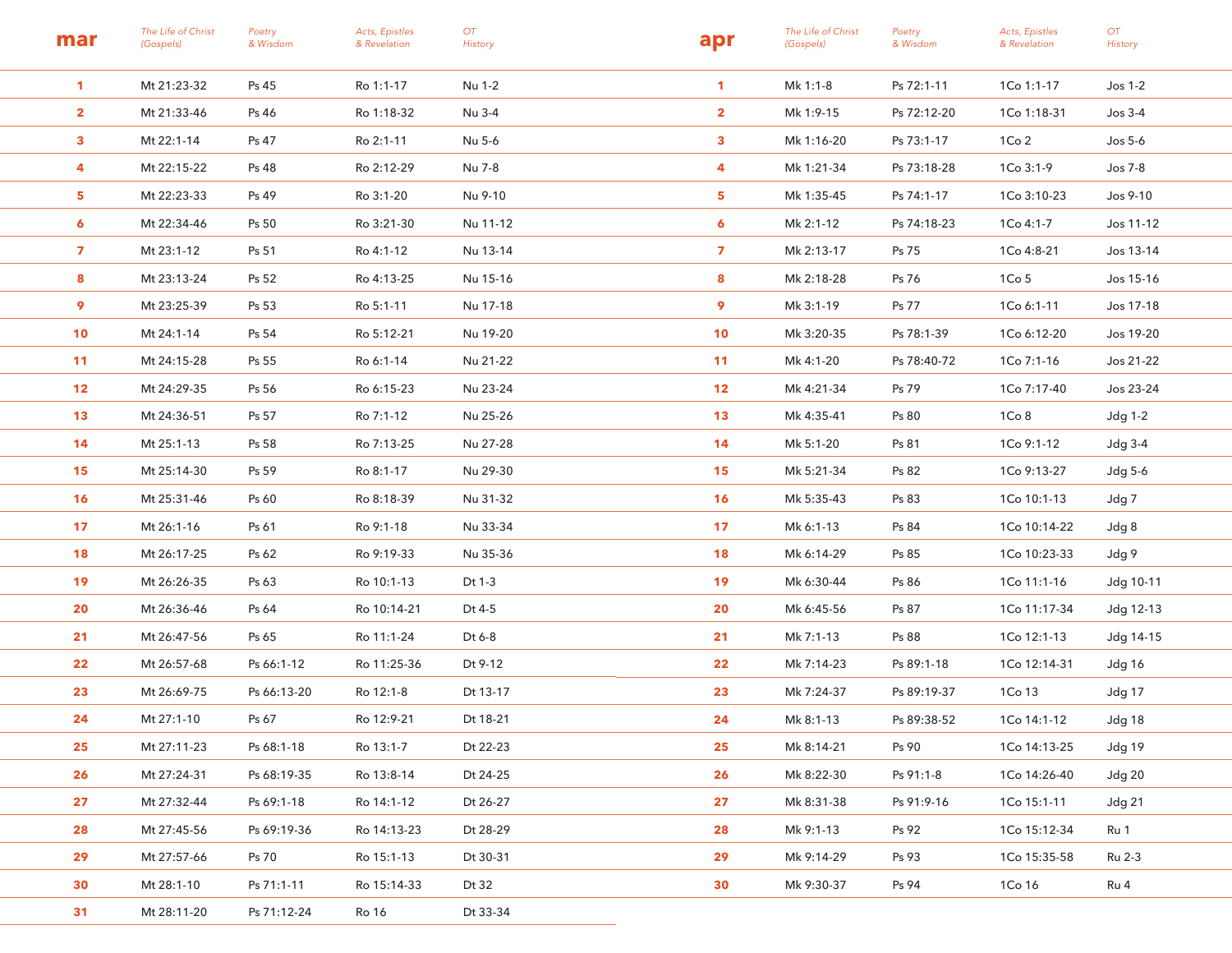| may             | The Life of Christ<br>(Gospels) | Poetry<br>& Wisdom | Acts, Epistles<br>& Revelation | OT<br>History | jun             | The Life of Christ<br>(Gospels) | Poetry<br>& Wisdom | Acts, Epistles<br>& Revelation | OT<br>History |
|-----------------|---------------------------------|--------------------|--------------------------------|---------------|-----------------|---------------------------------|--------------------|--------------------------------|---------------|
| $\mathbf{1}$    | Mk 9:38-50                      | Ps 95              | 2Co 1:1-11                     | 1Sa 1-2       | $\mathbf{1}$    | Lk 1:1-25                       | Ps 119:1-8         | Eph 1:1-14                     | 1Ki 1         |
| $\mathbf{2}$    | Mk 10:1-16                      | Ps 96              | 2Co 1:12-24                    | 1Sa 3-4       | $\mathbf{2}$    | Lk 1:26-38                      | Ps 119:9-16        | Eph 1:15-23                    | 1Ki 2         |
| $\mathbf{3}$    | Mk 10:17-34                     | Ps 97              | 2Co <sub>2</sub>               | 1Sa 5-6       | $\mathbf{3}$    | Lk 1:39-45                      | Ps 119:17-24       | Eph 2:1-10                     | 1Ki 3-4       |
| 4               | Mk 10:35-45                     | Ps 98              | 2Co <sub>3</sub>               | 1Sa 7-8       | 4               | Lk 1:46-56                      | Ps 119:25-32       | Eph 2:11-22                    | 1Ki 5-6       |
| 5               | Mk 10:46-52                     | Ps 99              | 2Co 4:1-6                      | 1Sa 9-10      | 5               | Lk 1:57-66                      | Ps 119:33-40       | Eph 3:1-13                     | 1Ki 7         |
| 6               | Mk 11:1-11                      | Ps 100             | 2Co 4:7-18                     | 1Sa 11-12     | 6               | Lk 1:67-80                      | Ps 119:41-48       | Eph 3:14-21                    | 1Ki 8         |
| $\mathbf{z}$    | Mk 11:12-19                     | Ps 101             | 2Co 5:1-10                     | 1Sa 13-14     | $\overline{z}$  | Lk 2:1-7                        | Ps 119:49-56       | Eph 4:1-16                     | 1Ki 9         |
| 8               | Mk 11:20-26                     | Ps 102:1-11        | 2Co 5:11-21                    | 1Sa 15-16     | 8               | Lk 2:8-21                       | Ps 119:57-64       | Eph 4:17-24                    | 1Ki 10        |
| 9               | Mk 11:27-33                     | Ps 102:12-28       | 2Co 6:1-13                     | 1Sa 17-18     | 9               | Lk 2:22-40                      | Ps 119:65-72       | Eph 4:25-32                    | 1Ki 11        |
| 10              | Mk 12:1-12                      | Ps 103:1-14        | 2Co 6:14-18                    | 1Sa 19-20     | 10              | Lk 2:41-52                      | Ps 119:73-80       | Eph 5:1-14                     | 1Ki 12        |
| 11              | Mk 12:13-17                     | Ps 103:15-22       | 2Co <sub>7</sub>               | 1Sa 21-22     | 11              | Lk 3:1-6                        | Ps 119:81-88       | Eph 5:15-21                    | 1Ki 13-14     |
| 12 <sub>2</sub> | Mk 12:18-27                     | Ps 104:1-23        | 2Co 8:1-15                     | 1Sa 23-24     | 12              | Lk 3:7-20                       | Ps 119:89-96       | Eph 5:22-33                    | 1Ki 15-16     |
| 13              | Mk 12:28-34                     | Ps 104:24-35       | 2Co 8:16-24                    | 1Sa 25-26     | 13              | Lk 3:21-38                      | Ps 119:97-104      | Eph 6:1-9                      | 1Ki 17-18     |
| 14              | Mk 12:35-44                     | Ps 105:1-25        | 2Co9                           | 1Sa 27-28     | 14              | Lk 4:1-13                       | Ps 119:105-112     | Eph 6:10-24                    | 1Ki 19        |
| 15              | Mk 13:1-13                      | Ps 105:26-45       | 2Co 10                         | 1Sa 29        | 15              | Lk 4:14-21                      | Ps 119:113-120     | Php 1:1-11                     | 1Ki 20-21     |
| 16              | Mk 13:14-23                     | Ps 106:1-23        | 2Co 11:1-15                    | 1Sa 30-31     | 16              | Lk 4:22-30                      | Ps 119:121-128     | Php 1:12-20                    | 1Ki 22        |
| 17              | Mk 13:24-31                     | Ps 106:24-48       | 2Co 11:16-33                   | 2Sa 1-2       | 17              | Lk 4:31-37                      | Ps 119:129-136     | Php 1:21-30                    | 2Ki 1-2       |
| 18              | Mk 13:32-37                     | Ps 107:1-22        | 2Co 12:1-10                    | 2Sa 3-4       | 18              | Lk 4:38-44                      | Ps 119:137-144     | Php 2:1-4                      | 2Ki 3-4       |
| 19              | Mk 14:1-11                      | Ps 107:23-43       | 2Co 12:11-21                   | 2Sa 5-6       | 19              | Lk 5:1-11                       | Ps 119:145-152     | Php 2:5-11                     | 2Ki 5-6       |
| 20              | Mk 14:12-21                     | Ps 108             | 2Co 13                         | 2Sa 7-8       | 20              | Lk 5:12-16                      | Ps 119:153-160     | Php 2:12-18                    | 2Ki 7-8       |
| 21              | Mk 14:22-31                     | Ps 109:1-15        | Gal 1                          | 2Sa 9-10      | 21              | Lk 5:17-26                      | Ps 119:161-168     | Php 2:19-30                    | 2Ki 9-10      |
| 22              | Mk 14:32-32                     | Ps 109:16-31       | Gal 2:1-10                     | 2Sa 11-12     | 22              | Lk 5:27-32                      | Ps 119:169-176     | Php 3:1-7                      | 2Ki 11-12     |
| 23              | Mk 14:43-52                     | Ps 110             | Gal 2:11-21                    | 2Sa 13        | 23              | Lk 5:33-39                      | Ps 120             | Php 3:8-11                     | 2Ki 13-14     |
| 24              | Mk 14:53-65                     | Ps 111             | Gal 3:1-14                     | 2Sa 14-15     | 24              | Lk 6:1-11                       | Ps 121             | Php 3:12-16                    | 2Ki 15-16     |
| 25              | Mk 14:66-72                     | Ps 112             | Gal 3:15-29                    | 2Sa 16-17     | 25              | Lk 6:12-19                      | Ps 122             | Php 3:17-21                    | 2Ki 17        |
| 26              | Mk 15:1-15                      | Ps 113             | Gal 4:1-20                     | 2Sa 18        | 26 <sub>2</sub> | Lk 6:20-26                      | Ps 123             | Php 4:1-3                      | 2Ki 18        |
| 27              | Mk 15:16-32                     | Ps 114             | Gal 4:21-31                    | 2Sa 19        | 27              | Lk 6:27-36                      | Ps 124             | Php 4:4-7                      | 2Ki 19-20     |
| 28              | Mk 15:33-41                     | Ps 115             | Gal 5:1-12                     | 2Sa 20-21     | 28              | Lk 6:37-42                      | Ps 125             | Php 4:8-9                      | 2Ki 21-22     |
| 29              | Mk 15:42-47                     | Ps 116             | Gal 5:13-26                    | 2Sa 22        | 29              | Lk 6:43-45                      | Ps 126             | Php 4:10-13                    | 2Ki 23        |
| 30              | Mk 16:1-8                       | Ps 117             | Gal 6:1-10                     | 2Sa 23        | 30 <sub>o</sub> | Lk 6:46-49                      | Ps 127             | Php 4:14-23                    | 2Ki 24-25     |
| 31              | Mk 16:9-20                      | Ps 118             | Gal 6:11-18                    | 2Sa 24        |                 |                                 |                    |                                |               |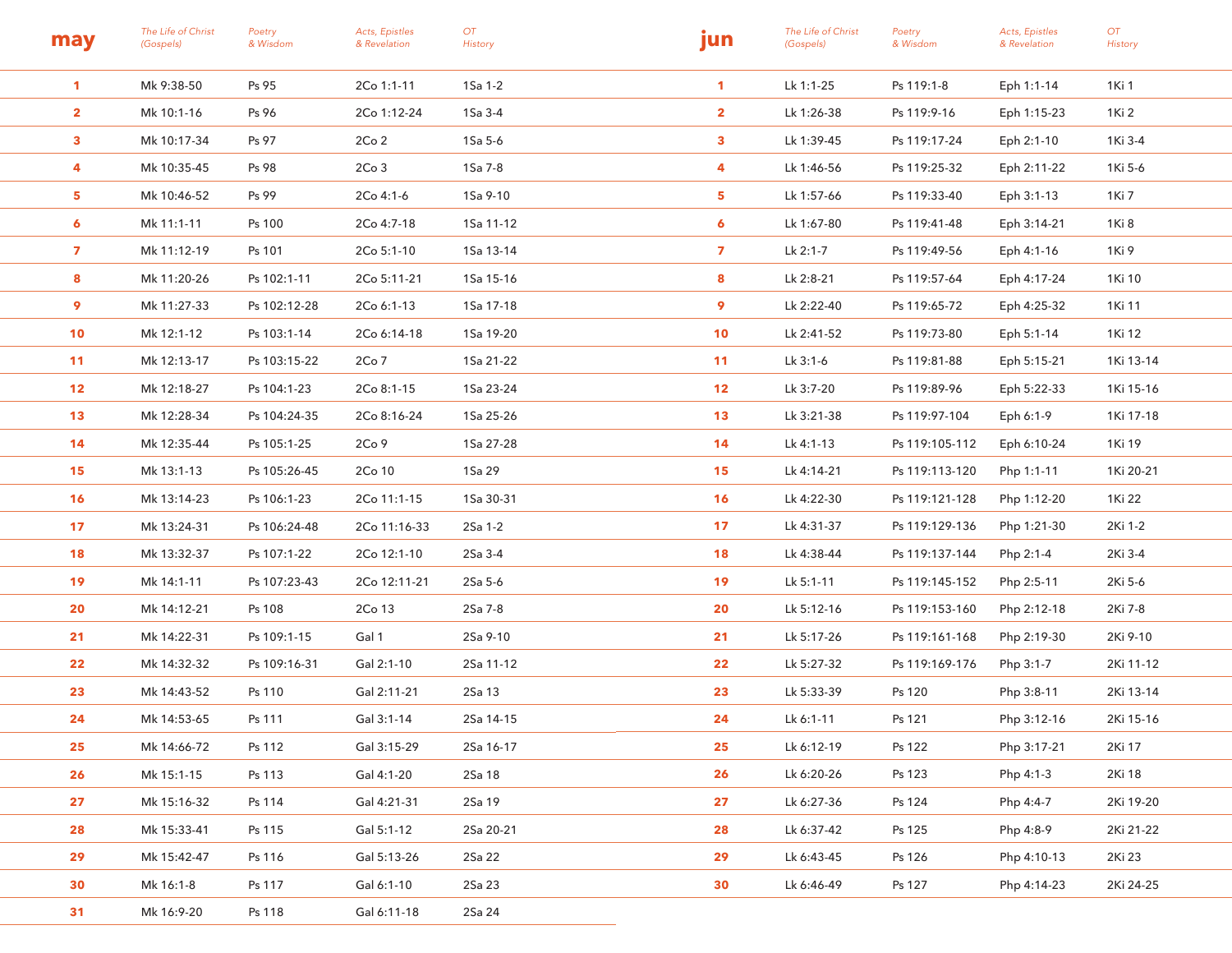| jul             | The Life of Christ<br>(Gospels) | Poetry<br>& Wisdom | Acts, Epistles<br>& Revelation | OT<br>History | aug             | The Life of Christ<br>(Gospels) | Poetry<br>& Wisdom | Acts, Epistles<br>& Revelation | OT<br><b>History</b> |
|-----------------|---------------------------------|--------------------|--------------------------------|---------------|-----------------|---------------------------------|--------------------|--------------------------------|----------------------|
| $\mathbf{1}$    | Lk 7:1-10                       | Ps 128             | Col 1:1-14                     | 1Ch 1-2       | $\mathbf{1}$    | Lk 12:35-48                     | Pr 1:1-19          | 1Ti 1:1-11                     | Ezr 1                |
| $\mathbf{2}$    | Lk 7:11-17                      | Ps 129             | Col 1:15-23                    | 1Ch 3-4       | $\mathbf{2}$    | Lk 12:49-53                     | Pr 1:20-33         | 1Ti 1:12-20                    | Ezr 2                |
| $\mathbf{3}$    | Lk 7:18-35                      | Ps 130             | Col 1:24-29                    | 1Ch 5-6       | $\mathbf{3}$    | Lk 12:54-59                     | Pr <sub>2</sub>    | 1Ti 2:1-7                      | Ezr 3                |
| 4               | Lk 7:36-50                      | Ps 131             | Col 2:1-5                      | 1Ch 7-8       | 4               | Lk 13:1-9                       | Pr 3:1-12          | 1Ti 2:8-15                     | Ezr 4                |
| 5               | Lk 8:1-15                       | Ps 132:1-7         | Col 2:6-15                     | 1Ch 9-10      | 5.              | Lk 13:10-17                     | Pr 3:13-35         | 1Ti 3:1-7                      | Ezr 5                |
| 6               | Lk 8:16-21                      | Ps 132:8-18        | Col 2:16-23                    | 1Ch 11-12     | 6               | Lk 13:18-21                     | Pr 4:1-9           | 1Ti 3:8-16                     | Ezr 6                |
| $\mathbf{7}$    | Lk 8:22-25                      | Ps 133             | Col 3:1-11                     | 1Ch 13-14     | $\mathbf{7}$    | Lk 13:22-30                     | Pr 4:10-27         | 1Ti 4:1-5                      | Ezr 7                |
| 8               | Lk 8:26-39                      | Ps 134             | Col 3:12-17                    | 1Ch 15-16     | 8               | Lk 13:31-35                     | Pr <sub>5</sub>    | 1Ti 4:6-16                     | Ezr 8                |
| 9               | Lk 8:40-48                      | Ps 135:1-12        | Col 3:18-25                    | 1Ch 17-18     | 9               | Lk 14:1-6                       | Pr 6:1-10          | 1Ti 5:1-16                     | Ezr 9                |
| 10              | Lk 8:49-56                      | Ps 135:13-21       | Col 4:1-6                      | 1Ch 19-20     | 10              | Lk 14:7-14                      | Pr 6:20-35         | 1Ti 5:17-25                    | <b>Ezr 10</b>        |
| 11              | Lk 9:1-9                        | Ps 136             | Col 4:7-18                     | 1Ch 21-22     | 11              | Lk 14:15-24                     | Pr <sub>7</sub>    | 1Ti 6:1-10                     | Ne 1-2               |
| 12 <sub>2</sub> | Lk 9:10-17                      | Ps 137             | 1Th 1                          | 1Ch 23-24     | 12 <sub>2</sub> | Lk 14:25-35                     | Pr 8:1-21          | 1Ti 6:11-16                    | Ne 3                 |
| 13              | Lk 9:18-22                      | Ps 138             | 1Th 2:1-8                      | 1Ch 25-26     | 13 <sup>°</sup> | Lk 15:1-10                      | Pr 8:22-36         | 1Ti 6:17-21                    | Ne 4                 |
| 14              | Lk 9:23-27                      | Ps 139:1-16        | 1Th 2:9-16                     | 1Ch 27-28     | 14              | Lk 15:11-32                     | Pr 9:1-12          | 2Ti 1:1-7                      | Ne 5                 |
| 15              | Lk 9:28-36                      | Ps 139:17-24       | 1Th 2:17-20                    | 1Ch 29        | 15              | Lk 16:1-9                       | Pr 9:13-18         | 2Ti 1:8-18                     | Ne 6                 |
| 16              | Lk 9:37-45                      | Ps 140             | 1Th 3:1-5                      | 2Chr 1-2      | 16              | Lk 16:10-18                     | Pr 10:1-16         | 2Ti 2:1-7                      | Ne 7                 |
| 17              | Lk 9:46-50                      | Ps 141             | 1Th 3:6-13                     | 2Chr 3-4      | 17              | Lk 16:19-31                     | Pr 10:17-32        | 2Ti 2:8-13                     | Ne 8                 |
| 18              | Lk 9:51-62                      | Ps 142             | 1Th 4:1-8                      | 2Chr 5-6      | 18              | Lk 17:1-4                       | Pr 11:1-15         | 2Ti 2:14-26                    | Ne 9                 |
| 19              | Lk 10:1-16                      | Ps 143:1-6         | 1Th 4:9-12                     | 2Chr 7-8      | 19              | Lk 17:5-10                      | Pr 11:16-31        | 2Ti 3:1-9                      | Ne 10                |
| 20              | Lk 10:17-24                     | Ps 143:7-12        | 1Th 4:13-18                    | 2Chr 9-10     | 20              | Lk 17:11-19                     | Pr 12:1-14         | 2Ti 3:10-17                    | Ne 11                |
| 21              | Lk 10:25-37                     | Ps 144:1-8         | 1Th 5:1-11                     | 2Chr 11-12    | 21              | Lk 17:20-37                     | Pr 12:15-28        | 2Ti 4:1-8                      | Ne 12                |
| 22              | Lk 10:38-42                     | Ps 144:9-15        | 1Th 5:12-28                    | 2Chr 13-14    | 22              | Lk 18:1-8                       | Pr 13:1-12         | 2Ti 4:9-18                     | Ne 13                |
| 23              | Lk 11:1-4                       | Ps 145:1-9         | 2Th 1:1-4                      | 2Chr 15-16    | 23              | Lk 18:9-17                      | Pr 13:13-25        | 2Ti 4:19-22                    | Est 1                |
| 24              | Lk 11:5-13                      | Ps 145:10-21       | 2Th 1:5-12                     | 2Chr 17-18    | 24              | Lk 18:18-30                     | Pr 14:1-18         | Titus 1:1-9                    | Est 2                |
| 25              | Lk 11:14-28                     | Ps 146             | 2Th 2:1-5                      | 2Chr 19-20    | 25              | Lk 18:31-43                     | Pr 14:19-35        | Titus 1:10-16                  | Est 3                |
| 26              | Lk 11:29-36                     | Ps 147:1-11        | 2Th 2:6-12                     | 2Chr 21-23    | 26              | Lk 19:1-10                      | Pr 15:1-17         | Titus 2:1-10                   | Est 4                |
| 27              | Lk 11:37-54                     | Ps 147:12-20       | 2Th 2:13-15                    | 2Chr 24-26    | 27              | Lk 19:11-27                     | Pr 15:18-33        | Titus 2:11-15                  | Est 5                |
| 28              | Lk 12:1-7                       | Ps 148:1-6         | 2Th 2:16-17                    | 2Chr 27-28    | 28              | Lk 19:28-40                     | Pr 16:1-16         | Titus 3:1-8                    | Est 6                |
| 29              | Lk 12:8-12                      | Ps 148:7-14        | 2Th 3:1-5                      | 2Chr 29-30    | 29              | Lk 19:41-48                     | Pr 16:17-33        | Titus 3:9-15                   | Est 7                |
| 30              | Lk 12:13-21                     | Ps 149             | 2Th 3:6-12                     | 2Chr 31-33    | 30              | Lk 20:1-8                       | Pr 17:1-14         | Phn 1-7                        | Est 8                |
| 31              | Lk 12:22-34                     | Ps 150             | 2Th 3:13-18                    | 2Chr 34-36    | 31 <sup>2</sup> | Lk 20:9-18                      | Pr 17:15-28        | Phn 8-25                       | Est 9-10             |
|                 |                                 |                    |                                |               |                 |                                 |                    |                                |                      |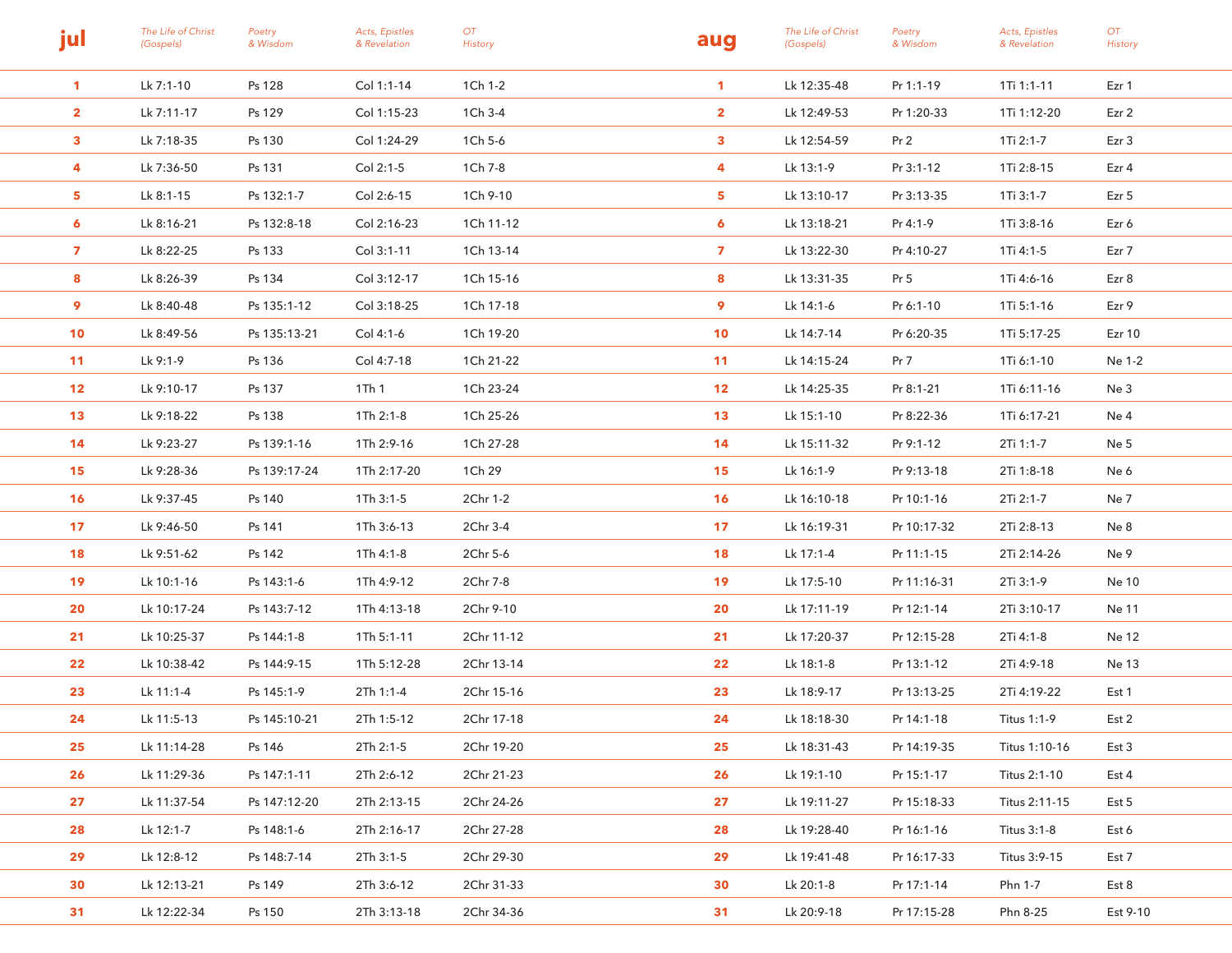| sep             | The Life of Christ<br>(Gospels) | Poetry<br>& Wisdom | Acts, Epistles<br>& Revelation | OT<br>History | oct             | The Life of Christ<br>(Gospels) | Poetry<br>& Wisdom | Acts, Epistles<br>& Revelation | OT<br>History |
|-----------------|---------------------------------|--------------------|--------------------------------|---------------|-----------------|---------------------------------|--------------------|--------------------------------|---------------|
| $\mathbf{1}$    | Lk 20:19-26                     | Pr 18:1-8          | Heb 1:1-9                      | Isa 1-2       | $\mathbf{1}$    | $Jn 1:1-13$                     | Ecc 1:1-11         | Jas 1:1-11                     | Jer 1-2       |
| $\mathbf{2}$    | Lk 20:27-40                     | Pr 18:9-24         | Heb 1:10-14                    | Isa 3-4       | $\mathbf{2}$    | Jn 1:14-18                      | Ecc 1:12-18        | Jas 1:12-18                    | Jer 3-4       |
| $\mathbf{3}$    | Lk 20:41-47                     | Pr 19:1-14         | Heb 2:1-9                      | Isa 5-6       | $\mathbf{3}$    | Jn 1:19-28                      | Ecc 2:1-11         | Jas 1:19-27                    | Jer 5-6       |
| 4               | Lk 21:1-4                       | Pr 19:15-29        | Heb 2:10-19                    | Isa 7-8       | 4               | Jn 1:29-34                      | Ecc 2:12-17        | Jas 2:1-7                      | Jer 7-8       |
| 5.              | Lk 21:5-9                       | Pr 20:1-6          | Heb 3:1-6                      | Isa 9-10      | 5.              | Jn 1:35-42                      | Ecc 2:18-26        | Jas 2:8-13                     | Jer 9-10      |
| 6               | Lk 21:10-19                     | Pr 20:7-15         | Heb 3:7-10                     | Isa 11-12     | 6               | Jn 1:43-51                      | Ecc 3:1-15         | Jas 2:14-26                    | Jer 11-12     |
| $\mathbf{z}$    | Lk 21:20-28                     | Pr 20:16-30        | Heb 4:1-11                     | Isa 13-15     | $\overline{z}$  | $Jn 2:1-11$                     | Ecc 3:16-22        | Jas 3:1-12                     | Jer 13-14     |
| 8               | Lk 21:29-33                     | Pr 21:1-16         | Heb 4:12-16                    | Isa 16-18     | 8               | Jn 2:12-25                      | Ecc 4:1-8          | Jas 3:13-18                    | Jer 15-16     |
| 9               | Lk 21:34-38                     | Pr 21:17-31        | Heb 5:1-10                     | Isa 19-21     | 9               | $Jn 3:1-15$                     | Ecc 4:9-16         | Jas 4:1-10                     | Jer 17-18     |
| 10              | Lk 22:1-6                       | Pr 22:1-6          | Heb 5:11-14                    | Isa 22-24     | 10              | Jn 3:16-21                      | Ecc 5:1-7          | Jas 4:11-17                    | Jer 19-20     |
| 11              | Lk 22:7-13                      | Pr 22:7-16         | Heb 6:1-12                     | lsa 25-27     | 11              | Jn 3:22-36                      | Ecc 5:8-20         | Jas 5:1-6                      | Jer 21-22     |
| 12 <sub>2</sub> | Lk 22:14-23                     | Pr 22:17-29        | Heb 6:13-20                    | Isa 28-30     | 12 <sub>2</sub> | Jn 4:1-14                       | Ecc 6:1-6          | Jas 5:7-12                     | Jer 23-24     |
| 13 <sup>°</sup> | Lk 22:24-30                     | Pr 23:1-18         | Heb 7:1-10                     | Isa 31-32     | 13              | Jn 4:15-26                      | Ecc 6:7-12         | Jas 5:13-20                    | Jer 25-26     |
| 14              | Lk 22:31-38                     | Pr 23:19-25        | Heb 7:11-22                    | Isa 33-34     | 14              | Jn 4:27-42                      | Ecc 7:1-14         | 1Pe 1:1-9                      | Jer 27-28     |
| 15              | Lk 22:39-46                     | Pr 23:26-35        | Heb 7:23-28                    | Isa 35-36     | 15              | Jn 4:43-54                      | Ecc 7:15-29        | 1Pe 1:10-12                    | Jer 29-30     |
| 16              | Lk 22:47-53                     | Pr 24:1-12         | Heb 8:1-7                      | Isa 37-38     | 16              | Jn 5:1-15                       | Ecc 8:1-9          | 1Pe 1:13-16                    | Jer 31-32     |
| 17              | Lk 22:54-62                     | Pr 24:13-22        | Heb 8:8-13                     | Isa 39-40     | 17              | Jn 5:16-30                      | Ecc 8:10-17        | 1Pe 1:17-21                    | Jer 33-34     |
| 18              | Lk 22:63-71                     | Pr 24:23-34        | Heb 9:1-10                     | Isa 41-42     | 18              | Jn 5:31-47                      | Ecc 9:1-6          | 1Pe 1:22-25                    | Jer 35-36     |
| 19              | Lk 23:1-12                      | Pr 25:1-14         | Heb 9:11-22                    | Isa 43-44     | 19              | Jn 6:1-15                       | Ecc 9:7-18         | 1Pe 2:1-8                      | Jer 37-38     |
| 20              | Lk 23:13-25                     | Pr 25:15-28        | Heb 9:23-28                    | Isa 45-46     | 20              | Jn 6:16-21                      | Ecc 10:1-7         | 1Pe 2:9-12                     | Jer 39-40     |
| 21              | Lk 23:26-31                     | Pr 26:1-16         | Heb 10:1-18                    | Isa 47-48     | 21              | Jn 6:22-40                      | Ecc 10:8-20        | 1Pe 2:13-25                    | Jer 41-42     |
| 22              | Lk 23:32-38                     | Pr 26:17-28        | Heb 10:19-39                   | lsa 49-50     | 22              | Jn 6:41-59                      | Ecc 11             | 1Pe 3:1-7                      | Jer 43-44     |
| 23              | Lk 23:39-43                     | Pr 27:1-14         | Heb 11:1-7                     | Isa 51-52     | 23              | Jn 6:60-71                      | <b>Ecc 12</b>      | 1Pe 3:8-12                     | Jer 45-46     |
| 24              | Lk 23:44-49                     | Pr 27:15-27        | Heb 11:8-22                    | lsa 53-54     | 24              | Jn 7:1-13                       | Ss 1               | 1Pe 3:13-17                    | Jer 47-48     |
| 25              | Lk 23:50-56                     | Pr 28:1-14         | Heb 11:23-31                   | Isa 55-56     | 25              | Jn 7:14-24                      | Ss2                | 1Pe 3:18-22                    | Jer 49-50     |
| 26              | Lk 24:1-12                      | Pr 28:15-27        | Heb 11:32-40                   | Isa 57-58     | 26              | Jn 7:25-31                      | Ss <sub>3</sub>    | 1Pe 4:1-6                      | Jer 51-52     |
| 27              | Lk 24:13-27                     | Pr 29:1-14         | Heb 12:1-13                    | lsa 59-60     | 27              | Jn 7:32-36                      | Ss 4               | 1Pe 4:7-11                     | La 1          |
| 28              | Lk 24:28-35                     | Pr 29:15-27        | Heb 12:14-29                   | lsa 61-62     | 28              | Jn 7:37-44                      | Ss <sub>5</sub>    | 1Pe 4:12-19                    | La 2          |
| 29              | Lk 24:36-44                     | Pr 30              | Heb 13:1-8                     | lsa 63-64     | 29              | Jn 7:45-53                      | Ss 6               | 1Pe 5:1-4                      | La 3          |
| 30              | Lk 24:45-53                     | Pr 31              | Heb 13:9-25                    | Isa 65-66     | 30              | Jn 8:1-11                       | Ss 7               | 1Pe 5:5-7                      | La 4          |
|                 |                                 |                    |                                |               | 31 <sup>2</sup> | Jn 8:12-20                      | Ss8                | 1Pe 5:8-14                     | La 5          |